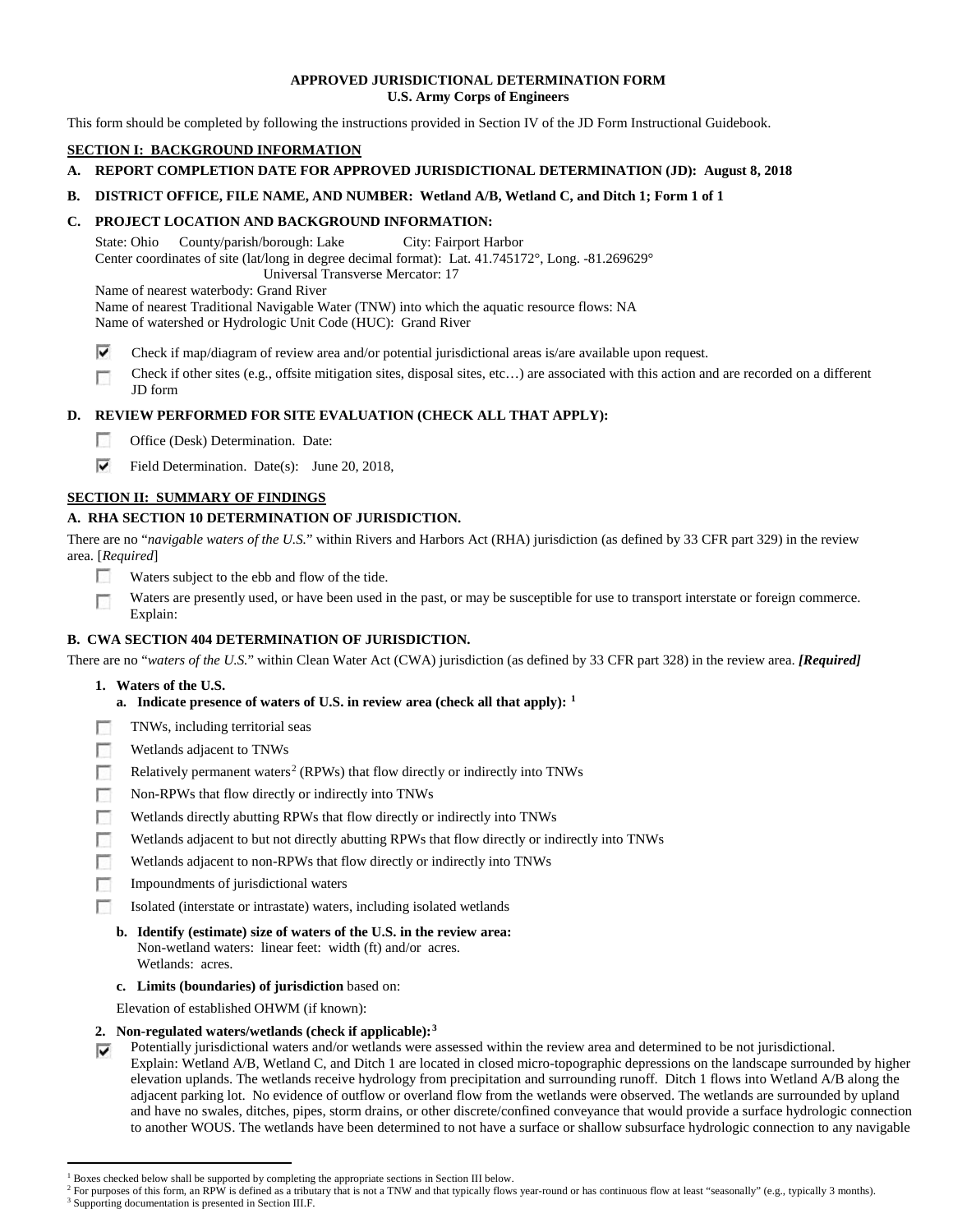waters or their tributaries. The wetlands are not reasonably close to a tributary or the downstream TNW such that an ecological connection to a water of the U.S. can be inferred. The review area is not within a mapped FEMA floodplain.

Based upon a review of aerial photographs, the USGS 7.5 Minute Quad, the National Hydrography Dataset (NHD), the National Wetland Inventory (NWI) maps, topographic data (USGS Quad and Lorain County GIS topo lines), on-site observations, and the materials submitted by the agent, the wetlands have been determined to be hydrologically isolated with no surface water connection to a water of the United States.

The wetlands do not support a link to interstate or foreign commerce because they are not known to be used by interstate or foreign travelers for recreation or other purposes. The wetlands do not produce fish or shellfish that could be taken and sold in interstate or foreign commerce. The wetlands are not known to be used for industrial purposes by industries in interstate or foreign commerce. Wetlands A/B and C and Ditch 1 have been determined to not be waters of the U.S. and are therefore not jurisdictional under the CWA.

## S**ECTION III: CWA ANALYSIS**

### **A. TNWs AND WETLANDS ADJACENT TO TNWs**

**The agencies will assert jurisdiction over TNWs and wetlands adjacent to TNWs. If the aquatic resource is a TNW, complete Section III.A.1 and Section III.D.1. only; if the aquatic resource is a wetland adjacent to a TNW, complete Sections III.A.1 and 2 and Section III.D.1.; otherwise, see Section III.B below**.

**1. TNW**  Identify TNW: Summarize rationale supporting determination:

**2. Wetland adjacent to TNW**

Summarize rationale supporting conclusion that wetland is "adjacent":

#### **B. CHARACTERISTICS OF TRIBUTARY (THAT IS NOT A TNW) AND ITS ADJACENT WETLANDS (IF ANY):**

**This section summarizes information regarding characteristics of the tributary and its adjacent wetlands, if any, and it helps determine whether or not the standards for jurisdiction established under Rapanos have been met.** 

**The agencies will assert jurisdiction over non-navigable tributaries of TNWs where the tributaries are "relatively permanent waters" (RPWs), i.e. tributaries that typically flow year-round or have continuous flow at least seasonally (e.g., typically 3 months). A wetland that directly abuts an RPW is also jurisdictional. If the aquatic resource is not a TNW, but has year-round (perennial) flow, skip to Section III.D.2. If the aquatic resource is a wetland directly abutting a tributary with perennial flow, skip to Section III.D.4.**

**A wetland that is adjacent to but that does not directly abut an RPW requires a significant nexus evaluation. Corps districts and EPA regions will include in the record any available information that documents the existence of a significant nexus between a relatively permanent tributary that is not perennial (and its adjacent wetlands if any) and a traditional navigable water, even though a significant nexus finding is not required as a matter of law.**

**If the waterbody[4](#page-1-0) is not an RPW, or a wetland directly abutting an RPW, a JD will require additional data to determine if the waterbody has a significant nexus with a TNW. If the tributary has adjacent wetlands, the significant nexus evaluation must consider the tributary in combination with all of its adjacent wetlands. This significant nexus evaluation that combines, for analytical purposes, the tributary and all of its adjacent wetlands is used whether the review area identified in the JD request is the tributary, or its adjacent wetlands, or both. If the JD covers a tributary with adjacent wetlands, complete Section III.B.1 for the tributary, Section III.B.2 for any onsite wetlands, and Section III.B.3 for all wetlands adjacent to that tributary, both onsite and offsite. The determination whether a significant nexus exists is determined in Section III.C below.**

#### **1. Characteristics of non-TNWs that flow directly or indirectly into TNW**

**(i) General Area Conditions:**

Watershed size: Drainage area:

Average annual rainfall: inches Average annual snowfall: inches

#### **(ii) Physical Characteristics:**

(a) Relationship with TNW:

Tributary flows directly into TNW.

Tributary flows through tributaries before entering TNW.

Project waters are river miles from TNW. Project waters are river miles from RPW. Project waters are aerial (straight) miles from TNW. Project waters are aerial (straight) miles from RPW. Project waters cross or serve as state boundaries. Explain:

Identify flow route to TNW[5:](#page-1-1) Tributary stream order, if known:

(b) General Tributary Characteristics (check all that apply):

<span id="page-1-1"></span><span id="page-1-0"></span> <sup>4</sup> Note that the Instructional Guidebook contains additional information regarding swales, ditches, washes, and erosional features generally and in the arid West. <sup>5</sup> Flow route can be described by identifying, e.g., tributary a, which flows through the review area, to flow into tributary b, which then flows into TNW.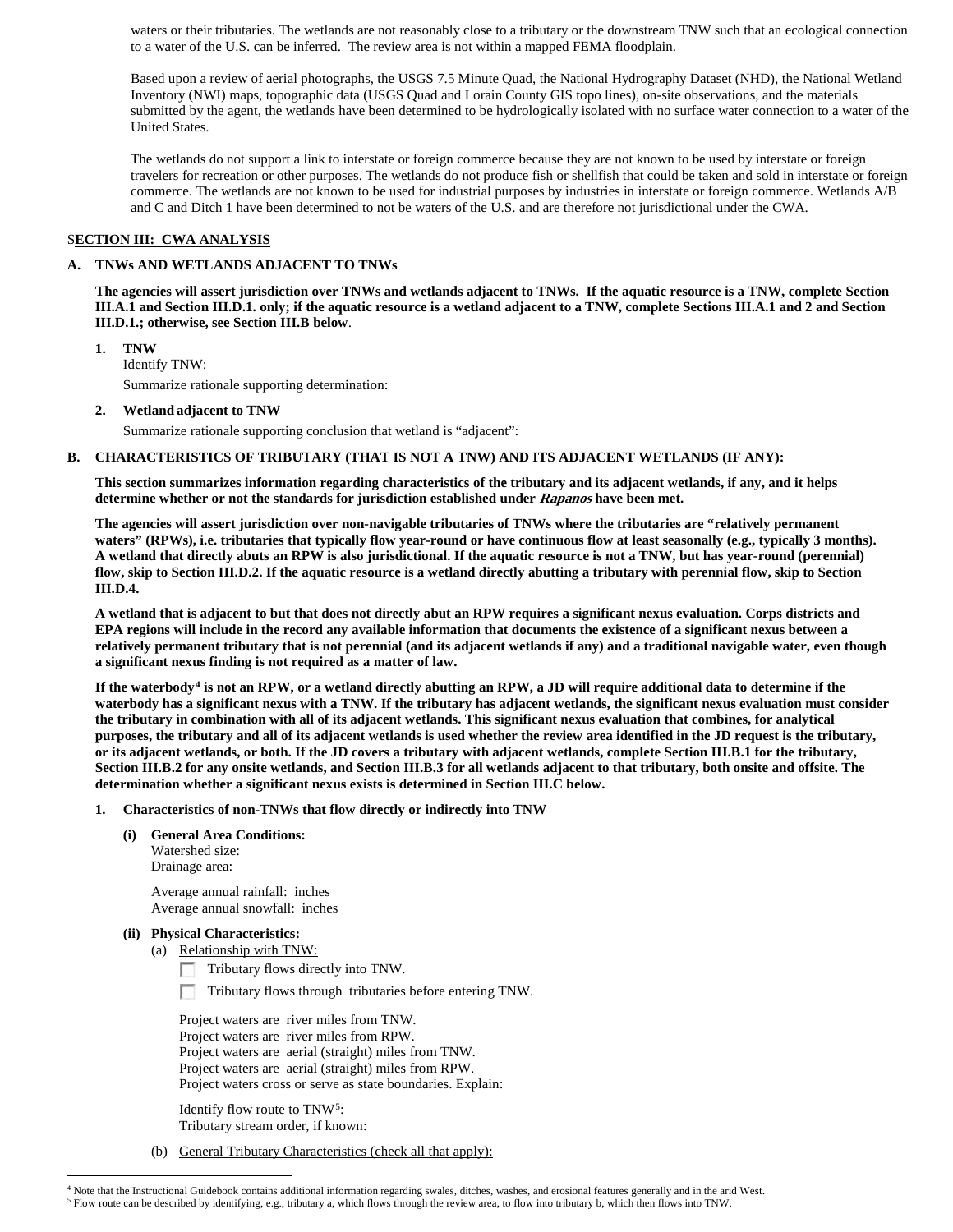|     | <b>Tributary</b> is:                                                                                                                                                                                                                                                                                                                                                                    | Natural                                                                                                                                                                                |                                                                                                                                                                   |                   |                    |                                                                                                                                                                                                                                       |  |
|-----|-----------------------------------------------------------------------------------------------------------------------------------------------------------------------------------------------------------------------------------------------------------------------------------------------------------------------------------------------------------------------------------------|----------------------------------------------------------------------------------------------------------------------------------------------------------------------------------------|-------------------------------------------------------------------------------------------------------------------------------------------------------------------|-------------------|--------------------|---------------------------------------------------------------------------------------------------------------------------------------------------------------------------------------------------------------------------------------|--|
|     |                                                                                                                                                                                                                                                                                                                                                                                         |                                                                                                                                                                                        | Artificial (man-made). Explain:                                                                                                                                   |                   |                    |                                                                                                                                                                                                                                       |  |
|     |                                                                                                                                                                                                                                                                                                                                                                                         |                                                                                                                                                                                        | Manipulated (man-altered). Explain:                                                                                                                               |                   |                    |                                                                                                                                                                                                                                       |  |
|     | Tributary properties with respect to top of bank (estimate):<br>Average width: feet<br>Average depth: feet<br>Average side slopes:                                                                                                                                                                                                                                                      |                                                                                                                                                                                        |                                                                                                                                                                   |                   |                    |                                                                                                                                                                                                                                       |  |
|     | Primary tributary substrate composition (check all that apply):<br>Silts<br>Sands<br>Concrete                                                                                                                                                                                                                                                                                           |                                                                                                                                                                                        |                                                                                                                                                                   |                   |                    |                                                                                                                                                                                                                                       |  |
|     | Cobbles                                                                                                                                                                                                                                                                                                                                                                                 |                                                                                                                                                                                        | Gravel                                                                                                                                                            |                   |                    | Muck                                                                                                                                                                                                                                  |  |
|     | Bedrock                                                                                                                                                                                                                                                                                                                                                                                 | $\sim$                                                                                                                                                                                 | Vegetation. Type/% cover:                                                                                                                                         |                   |                    |                                                                                                                                                                                                                                       |  |
|     | Other. Explain:                                                                                                                                                                                                                                                                                                                                                                         |                                                                                                                                                                                        |                                                                                                                                                                   |                   |                    |                                                                                                                                                                                                                                       |  |
| (c) | Tributary condition/stability [e.g., highly eroding, sloughing banks]. Explain:<br>Presence of run/riffle/pool complexes. Explain:<br>Tributary geometry:<br>Tributary gradient (approximate average slope): %<br>Flow:<br>Tributary provides for:<br>Estimate average number of flow events in review area/year:<br>Describe flow regime:<br>Other information on duration and volume: |                                                                                                                                                                                        |                                                                                                                                                                   |                   |                    |                                                                                                                                                                                                                                       |  |
|     | Surface flow is: Characteristics:                                                                                                                                                                                                                                                                                                                                                       |                                                                                                                                                                                        |                                                                                                                                                                   |                   |                    |                                                                                                                                                                                                                                       |  |
|     | Subsurface flow: Explain findings:<br>$\Box$ Dye (or other) test performed:                                                                                                                                                                                                                                                                                                             |                                                                                                                                                                                        |                                                                                                                                                                   |                   |                    |                                                                                                                                                                                                                                       |  |
|     | Tributary has (check all that apply):<br>$\Box$ Bed and banks<br>shelving                                                                                                                                                                                                                                                                                                               | changes in the character of soil<br>leaf litter disturbed or washed away<br>$\Box$ sediment deposition<br>water staining<br>other (list):<br>Discontinuous OHWM. <sup>7</sup> Explain: | OHWM <sup>6</sup> (check all indicators that apply):<br>$\Box$ clear, natural line impressed on the bank $\Box$<br>vegetation matted down, bent, or absent $\Box$ | L.<br>L.<br>scour | sediment sorting   | the presence of litter and debris<br>destruction of terrestrial vegetation<br>the presence of wrack line<br>multiple observed or predicted flow events<br>abrupt change in plant community                                            |  |
|     |                                                                                                                                                                                                                                                                                                                                                                                         | $\Box$ High Tide Line indicated by:<br>$\Box$ oil or scum line along shore objects<br>physical markings/characteristics<br>tidal gauges<br>other (list):                               | fine shell or debris deposits (foreshore)                                                                                                                         | $\mathbf{L}$      | physical markings; | If factors other than the OHWM were used to determine lateral extent of CWA jurisdiction (check all that apply):<br>Mean High Water Mark indicated by:<br>survey to available datum;<br>vegetation lines/changes in vegetation types. |  |
|     | (iii) Chemical Characteristics:<br>Explain:<br>Identify specific pollutants, if known:                                                                                                                                                                                                                                                                                                  |                                                                                                                                                                                        |                                                                                                                                                                   |                   |                    | Characterize tributary (e.g., water color is clear, discolored, oily film; water quality; general watershed characteristics, etc.).                                                                                                   |  |
|     | (iv) Biological Characteristics. Channel supports (check all that apply):                                                                                                                                                                                                                                                                                                               |                                                                                                                                                                                        |                                                                                                                                                                   |                   |                    |                                                                                                                                                                                                                                       |  |
|     |                                                                                                                                                                                                                                                                                                                                                                                         |                                                                                                                                                                                        | Riparian corridor. Characteristics (type, average width):                                                                                                         |                   |                    |                                                                                                                                                                                                                                       |  |
|     | Wetland fringe. Characteristics:                                                                                                                                                                                                                                                                                                                                                        |                                                                                                                                                                                        |                                                                                                                                                                   |                   |                    |                                                                                                                                                                                                                                       |  |

**Habitat for:** 

<span id="page-2-1"></span><span id="page-2-0"></span> <sup>6</sup> A natural or man-made discontinuity in the OHWM does not necessarily sever jurisdiction (e.g., where the stream temporarily flows underground, or where the OHWM has been removed by development or agricultural practices). Where there is a break in the OHWM that is unrelated to the waterbody's flow regime (e.g., flow over a rock outcrop or through a culvert), the agencies will look for indicators of flow above and below the break. 7 Ibid.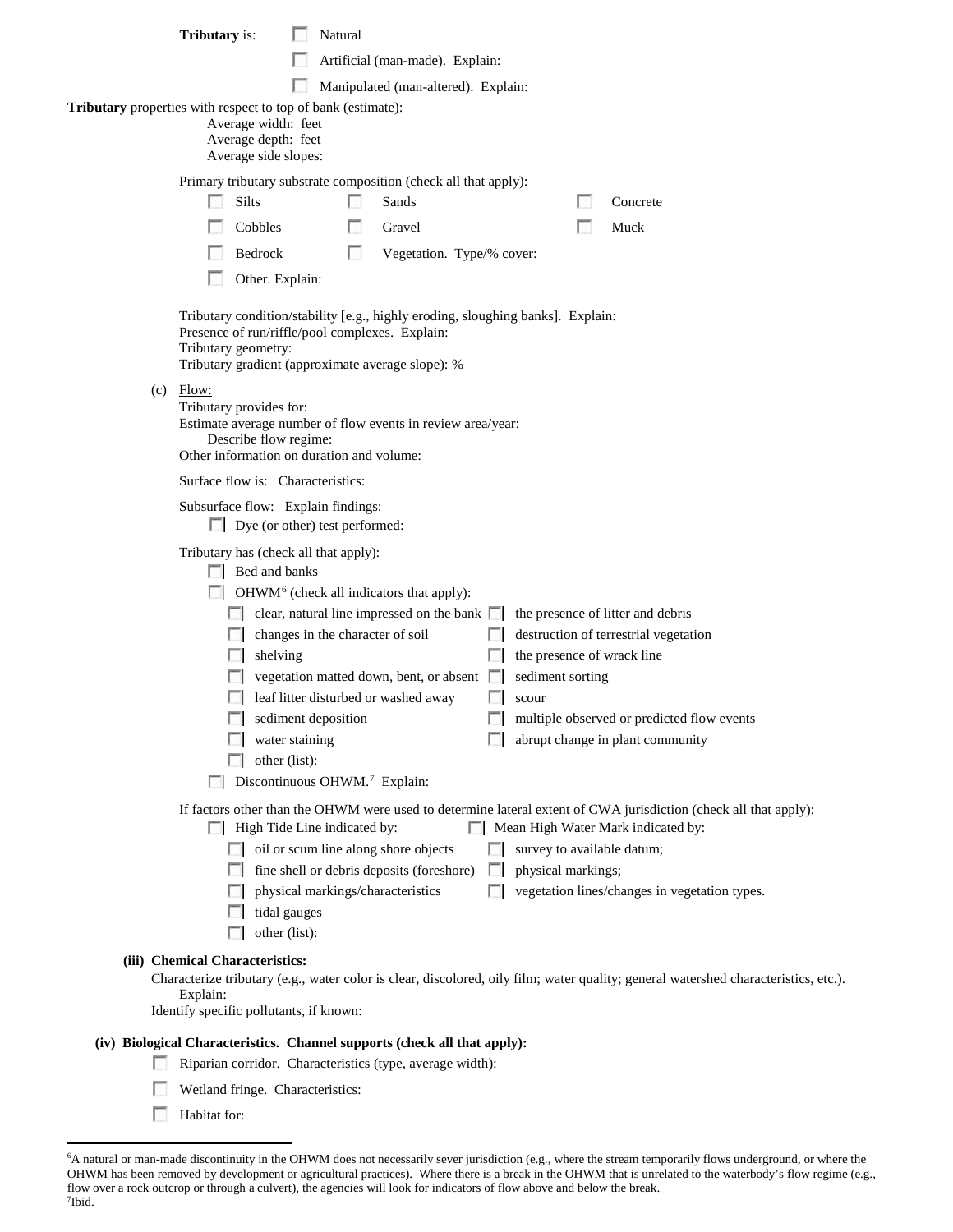| Federally Listed species. Explain findings: |  |
|---------------------------------------------|--|
|---------------------------------------------|--|

- г Fish/spawn areas. Explain findings:
- п Other environmentally-sensitive species. Explain findings:
- Aquatic/wildlife diversity. Explain findings:

### **2. Characteristics of wetlands adjacent to non-TNW that flow directly or indirectly into TNW**

#### **(i) Physical Characteristics:**

(a) General Wetland Characteristics:

Properties: Wetland size: acres Wetland type. Explain: Wetland quality. Explain: Project wetlands cross or serve as state boundaries. Explain:

(b) General Flow Relationship with Non-TNW:

Flow is: Explain: Surface flow is:

Characteristics:

Subsurface flow: Explain findings:

Dye (or other) test performed:

- (c) Wetland Adjacency Determination with Non-TNW:
	- Directly abutting  $\Box$
	- $\sqrt{2}$ Not directly abutting
		- Discrete wetland hydrologic connection. Explain:
		- п Ecological connection. Explain:
		- $\sim 100$ Separated by berm/barrier. Explain:
- (d) Proximity (Relationship) to TNW

Project wetlands are river miles from TNW. Project waters are aerial (straight) miles from TNW. Flow is from:

Estimate approximate location of wetland as within the floodplain.

#### **(ii) Chemical Characteristics:**

Characterize wetland system (e.g., water color is clear, brown, oil film on surface; water quality; general watershed characteristics; etc.). Explain:

Identify specific pollutants, if known:

#### **(iii) Biological Characteristics. Wetland supports (check all that apply):**

- Riparian buffer. Characteristics (type, average width):
- **Vegetation type/percent cover. Explain:**
- **Habitat for:** 
	- Federally Listed species. Explain findings:
	- $\Box$  Fish/spawn areas. Explain findings:
	- Other environmentally-sensitive species. Explain findings:
	- **Aquatic/wildlife diversity. Explain findings:**

# **3. Characteristics of all wetlands adjacent to the tributary (if any)**

All wetland(s) being considered in the cumulative analysis:

Approximately () acres in total are being considered in the cumulative analysis.

For each wetland, specify the following:

Directly abuts? (Y/N) Size (in acres) Directly abuts? (Y/N) Size (in acres)

Summarize overall biological, chemical and physical functions being performed:

### **C. SIGNIFICANT NEXUS DETERMINATION**

**A significant nexus analysis will assess the flow characteristics and functions of the tributary itself and the functions performed by any wetlands adjacent to the tributary to determine if they significantly affect the chemical, physical, and biological integrity of a TNW. For each of the following situations, a significant nexus exists if the tributary, in combination with all of its adjacent wetlands, has more than a speculative or insubstantial effect on the chemical, physical and/or biological integrity of a TNW. Considerations when evaluating significant nexus include, but are not limited to the volume, duration, and frequency of the flow of water in the tributary and its proximity to a TNW, and the functions performed by the tributary and all its adjacent wetlands. It is not appropriate to determine significant nexus based solely on any specific threshold of distance (e.g. between a tributary and its**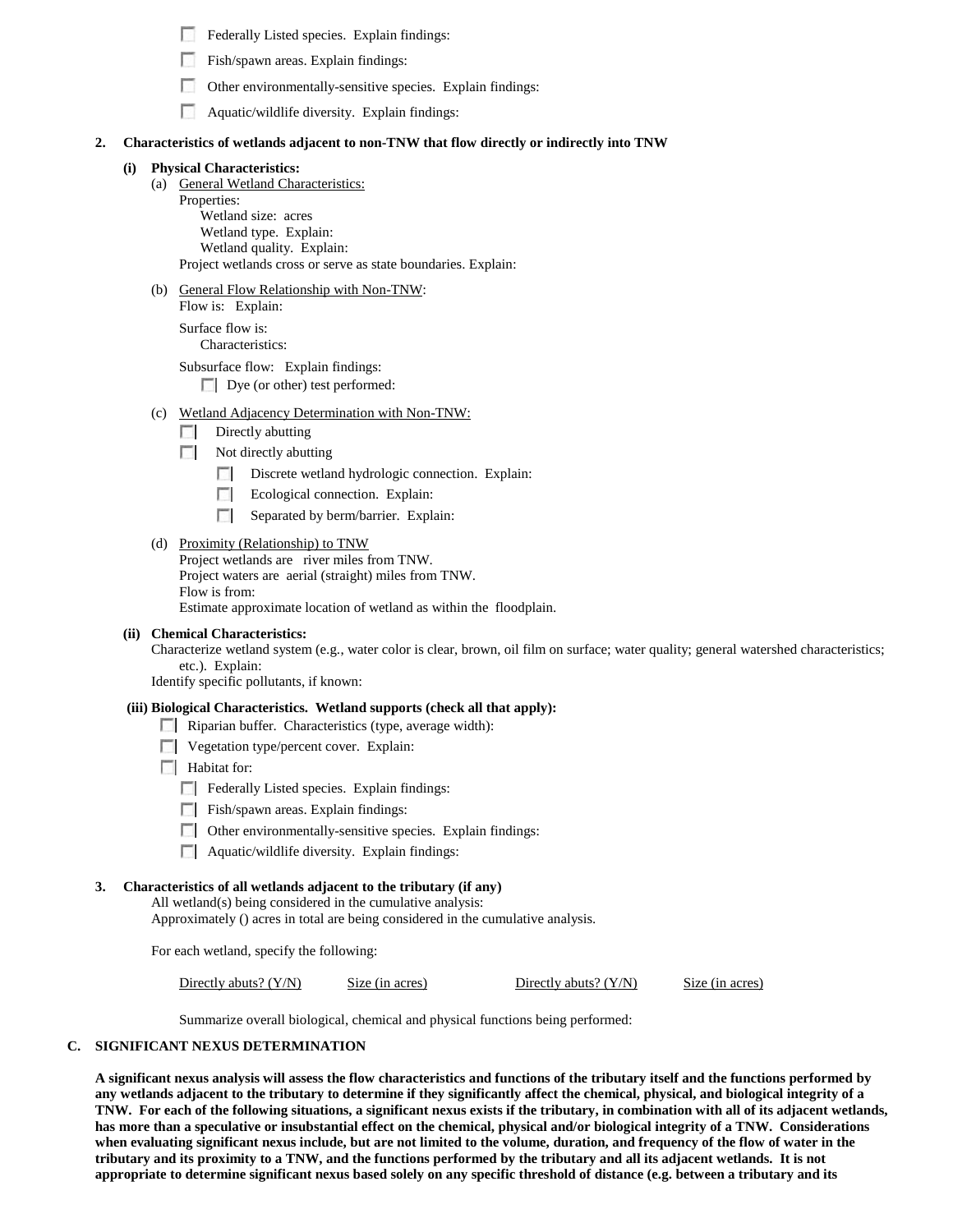**adjacent wetland or between a tributary and the TNW). Similarly, the fact an adjacent wetland lies within or outside of a floodplain is not solely determinative of significant nexus.** 

#### **Draw connections between the features documented and the effects on the TNW, as identified in the** *Rapanos* **Guidance and discussed in the Instructional Guidebook. Factors to consider include, for example:**

- Does the tributary, in combination with its adjacent wetlands (if any), have the capacity to carry pollutants or flood waters to TNWs, or to reduce the amount of pollutants or flood waters reaching a TNW?
- Does the tributary, in combination with its adjacent wetlands (if any), provide habitat and lifecycle support functions for fish and other species, such as feeding, nesting, spawning, or rearing young for species that are present in the TNW?
- Does the tributary, in combination with its adjacent wetlands (if any), have the capacity to transfer nutrients and organic carbon that support downstream foodwebs?
- Does the tributary, in combination with its adjacent wetlands (if any), have other relationships to the physical, chemical, or biological integrity of the TNW?

## *Note: the above list of considerations is not inclusive and other functions observed or known to occur should be documented below:*

- **1. Significant nexus findings for non-RPW that has no adjacent wetlands and flows directly or indirectly into TNWs.** Explain findings of presence or absence of significant nexus below, based on the tributary itself, then go to Section III.D:
- **2. Significant nexus findings for non-RPW and its adjacent wetlands, where the non-RPW flows directly or indirectly into TNWs.**  Explain findings of presence or absence of significant nexus below, based on the tributary in combination with all of its adjacent wetlands, then go to Section III.D:
- **3. Significant nexus findings for wetlands adjacent to an RPW but that do not directly abut the RPW.** Explain findings of presence or absence of significant nexus below, based on the tributary in combination with all of its adjacent wetlands, then go to Section III.D:

### **D. DETERMINATIONS OF JURISDICTIONAL FINDINGS. THE SUBJECT WATERS/WETLANDS ARE (CHECK ALL THAT APPLY):**

**1. TNWs and Adjacent Wetlands.** Check all that apply and provide size estimates in review area:

- **TNWs:** linear feet width (ft), Or, acres.
- **Wetlands adjacent to TNWs: acres.**

### **2. RPWs that flow directly or indirectly into TNWs.**

- Tributaries of TNWs where tributaries typically flow year-round are jurisdictional. Provide data and rationale indicating that tributary is perennial: .
- Tributaries of TNW where tributaries have continuous flow "seasonally" (e.g., typically three months each year) are jurisdictional.  $\sim$ Data supporting this conclusion is provided at Section III.B. Provide rationale indicating that tributary flows seasonally: .

Provide estimates for jurisdictional waters in the review area (check all that apply):

- $\Box$  Tributary waters: linear feet width (ft).
- **Other non-wetland waters: acres.**

Identify type(s) of waters:

#### **3. Non-RPWs[8](#page-4-0) that flow directly or indirectly into TNWs.**

Waterbody that is not a TNW or an RPW, but flows directly or indirectly into a TNW, and it has a significant nexus with a TNW is jurisdictional. Data supporting this conclusion is provided at Section III.C.

Provide estimates for jurisdictional waters within the review area (check all that apply):

- Tributary waters: linear feet width (ft).
- Other non-wetland waters: acres.

Identify type(s) of waters:

#### **4. Wetlands directly abutting an RPW that flow directly or indirectly into TNWs.**

**Wetlands directly abut RPW and thus are jurisdictional as adjacent wetlands.** 

Wetlands directly abutting an RPW where tributaries typically flow year-round. Provide data and rationale **TI** indicating that tributary is perennial in Section III.D.2, above. Provide rationale indicating that wetland is directly abutting an RPW:

Wetlands directly abutting an RPW where tributaries typically flow "seasonally." Provide data indicating that tributary is seasonal in Section III.B and rationale in Section III.D.2, above. Provide rationale indicating that wetland is directly abutting an RPW:

Provide acreage estimates for jurisdictional wetlands in the review area: acres.

#### **5. Wetlands adjacent to but not directly abutting an RPW that flow directly or indirectly into TNWs.**

 $\Box$  Wetlands that do not directly abut an RPW, but when considered in combination with the tributary to which they are adjacent and with similarly situated adjacent wetlands, have a significant nexus with a TNW are jurisidictional. Data supporting this conclusion is provided at Section III.C.

Provide acreage estimates for jurisdictional wetlands in the review area: acres.

<span id="page-4-0"></span>**6. Wetlands adjacent to non-RPWs that flow directly or indirectly into TNWs.**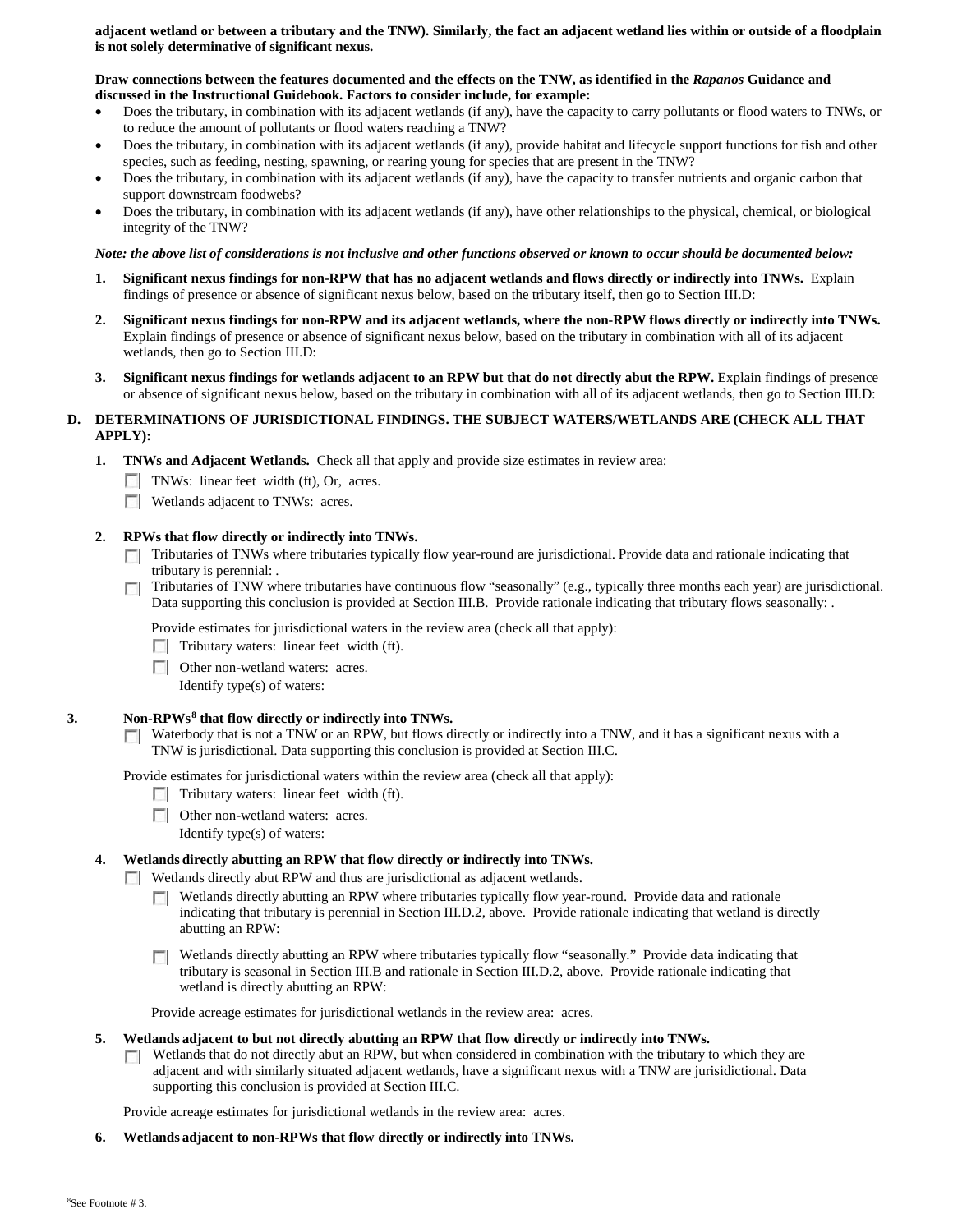Wetlands adjacent to such waters, and have when considered in combination with the tributary to which they are adjacent and with similarly situated adjacent wetlands, have a significant nexus with a TNW are jurisdictional. Data supporting this conclusion is provided at Section III.C.

Provide estimates for jurisdictional wetlands in the review area: acres.

## **7. Impoundments of jurisdictional waters. [9](#page-5-0)**

As a general rule, the impoundment of a jurisdictional tributary remains jurisdictional.

- Demonstrate that impoundment was created from "waters of the U.S.," or n
- Demonstrate that water meets the criteria for one of the categories presented above (1-6), or
- Demonstrate that water is isolated with a nexus to commerce (see E below).

#### **E. ISOLATED [INTERSTATE OR INTRA-STATE] WATERS, INCLUDING ISOLATED WETLANDS, THE USE, DEGRADATION OR DESTRUCTION OF WHICH COULD AFFECT INTERSTATE COMMERCE, INCLUDING ANY SUCH WATERS (CHECK ALL THAT APPLY):[10](#page-5-1)**

- which are or could be used by interstate or foreign travelers for recreational or other purposes.
- $\Box$  from which fish or shellfish are or could be taken and sold in interstate or foreign commerce.
- which are or could be used for industrial purposes by industries in interstate commerce.
- Interstate isolated waters. Explain:
- **Other factors. Explain:**

#### **Identify water body and summarize rationale supporting determination:**

Provide estimates for jurisdictional waters in the review area (check all that apply):

- $\Box$  Tributary waters: linear feet width (ft).
- □ Other non-wetland waters: acres.

Identify type(s) of waters:

**Wetlands: acres.** 

# **F. NON-JURISDICTIONAL WATERS, INCLUDING WETLANDS (CHECK ALL THAT APPLY):**

If potential wetlands were assessed within the review area, these areas did not meet the criteria in the 1987 Corps of Engineers Wetland Delineation Manual and/or appropriate Regional Supplements.

- ⊽ Review area included isolated waters with no substantial nexus to interstate (or foreign) commerce.
	- Prior to the Jan 2001 Supreme Court decision in "*SWANCC*," the review area would have been regulated based solely on the ⊽ "Migratory Bird Rule" (MBR).
- г Waters do not meet the "Significant Nexus" standard, where such a finding is required for jurisdiction. Explain:
- ⊽ Other: (explain, if not covered above): Ditch 1

Provide acreage estimates for non-jurisdictional waters in the review area, where the sole potential basis of jurisdiction is the MBR factors (i.e., presence of migratory birds, presence of endangered species, use of water for irrigated agriculture), using best professional judgment (check all that apply):

- $\triangledown$  Non-wetland waters (i.e., rivers, streams): 73.553 linear feet
- Lakes/ponds: acres.
- $\sim$ Other non-wetland waters: acres. List type of aquatic resource: .
- Wetlands: 1.957 acres.

Provide acreage estimates for non-jurisdictional waters in the review area that do not meet the "Significant Nexus" standard, where such a finding is required for jurisdiction (check all that apply):

- Non-wetland waters (i.e., rivers, streams): linear feet width (ft).
- Е Lakes/ponds: acres.
- Other non-wetland waters: acres. List type of aquatic resource: .
- Wetlands: acres.

#### **SECTION IV: DATA SOURCES.**

- **A. SUPPORTING DATA. Data reviewed for JD (check all that apply -** checked items shall be included in case file and, where checked and requested, appropriately reference sources below):
	- Maps, plans, plots or plat submitted by or on behalf of the applicant/consultant:
	- $\nabla$  Data sheets prepared/submitted by or on behalf of the applicant/consultant.
		- Office concurs with data sheets/delineation report based on revisions made following the site visit.
		- Office does not concur with data sheets/delineation report.

<sup>&</sup>lt;sup>9</sup> To complete the analysis refer to the key in Section III.D.6 of the Instructional Guidebook.

<span id="page-5-1"></span><span id="page-5-0"></span><sup>&</sup>lt;sup>10</sup> Prior to asserting or declining CWA jurisdiction based solely on this category, Corps Districts will elevate the action to Corps and EPA HQ for review consistent with the process described in the Corps/EPA *Memorandum Regarding CWA Act Jurisdiction Following Rapanos.*